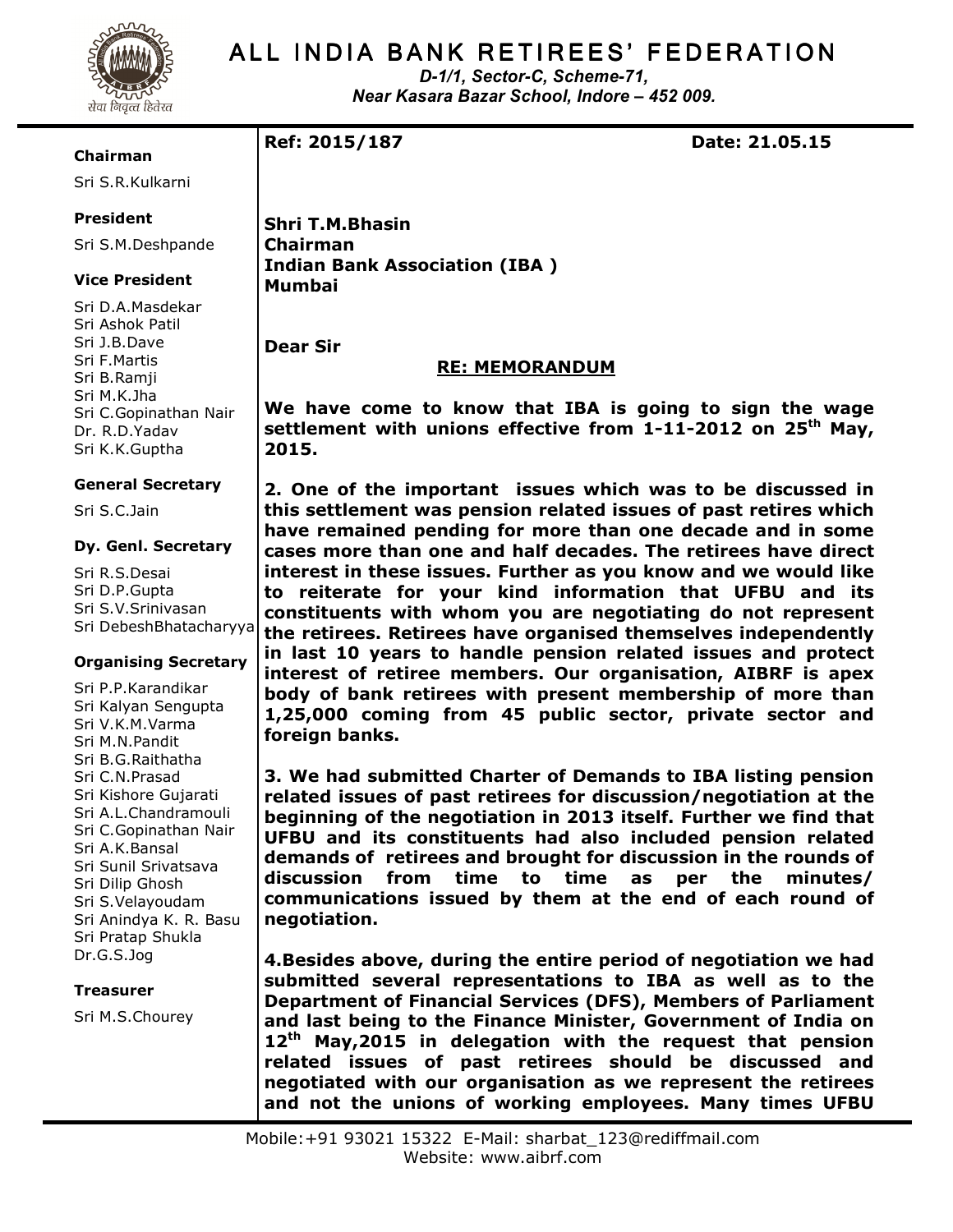

# ALL INDIA BANK RETIREES' FEDERATION

D-1/1, Sector-C, Scheme-71, Near Kasara Bazar School, Indore – 452 009.

### Chairman

Sri S.R.Kulkarni

## President

Sri S.M.Deshpande

## Vice President

Sri D.A.Masdekar Sri Ashok Patil Sri J.B.Dave Sri F.Martis Sri B.Ramji Sri M.K.Jha Sri C.Gopinathan Nair Dr. R.D.Yadav Sri K.K.Guptha

### General Secretary

Sri S.C.Jain

### Dy. Genl. Secretary

Sri R.S.Desai Sri D.P.Gupta Sri S.V.Srinivasan Sri DebeshBhatacharyya

## Organising Secretary

Sri P.P.Karandikar Sri Kalyan Sengupta Sri V.K.M.Varma Sri M.N.Pandit Sri B.G.Raithatha Sri C.N.Prasad Sri Kishore Gujarati Sri A.L.Chandramouli Sri C.Gopinathan Nair Sri A.K.Bansal Sri Sunil Srivatsava Sri Dilip Ghosh Sri S.Velayoudam Sri Anindya K. R. Basu Sri Pratap Shukla Dr.G.S.Jog

## Treasurer

Sri M.S.Chourey

representatives also informed us during the negotiation period of last two and half years that they were convinced about the need of IBA holding discussion with retirees on their issues and they would ensure meeting of the retirees with IBA before finalisation of the negotiation. Government of India, Department of Financial Services has advised IBA vide letter No. 10/30/G/120/2013/IR dated 11.06.2013 to hold discussion with our organisation. We had also submitted memorandum to the Parliamentary Committee on Public Grievance on our issues in the month of December, 2014. The Committee had forwarded the same to IBA with the direction for necessary action. We would like to mention for your information that it is established practice in government/ RBI to consult retiree representatives on issues concerning to them at the time of wage settlements. But we find that ignoring all the above points/ developments and government direction, you have decided for the reasons best known to you to proceed for taking final decision on the pension related issues of past retirees and sign the settlement with the unions without holding discussion with our organisation and without taking us into confidence. We lodge STRONG PROTEST against this arbitrary and legally untenable attitude of IBA and its officials. Besides the merit of the case, our organisation which represent senior citizens deserve respect and dignity instead of IBA showing reluctance and hostility towards us.

5. Our demands/ issues have been comprehensively spelt out and represented to you in the CHARTER OF DEMANDS submitted to you and also in the representation dated 19.01.2015 ( copy enclosed for ready reference). We below again list our main demands which need immediate solution

(i) 100 percent Dearness Allowance to pre-2002 retirees with effect from 1.5.2005 as given in RBI.

(ii) Improvement in Family Pension on the lines of RBI

(iii) Updation of basic pension of all past retirees on the lines of 6<sup>th</sup> Pay Commission

(iv) Uniform medical scheme to the retirees at industry level

(v) Pension option to all left over retirees including compulsory retiree employees and resignees

(vi) Establishment of permanent Grievance Redressal Mechanism at the industry level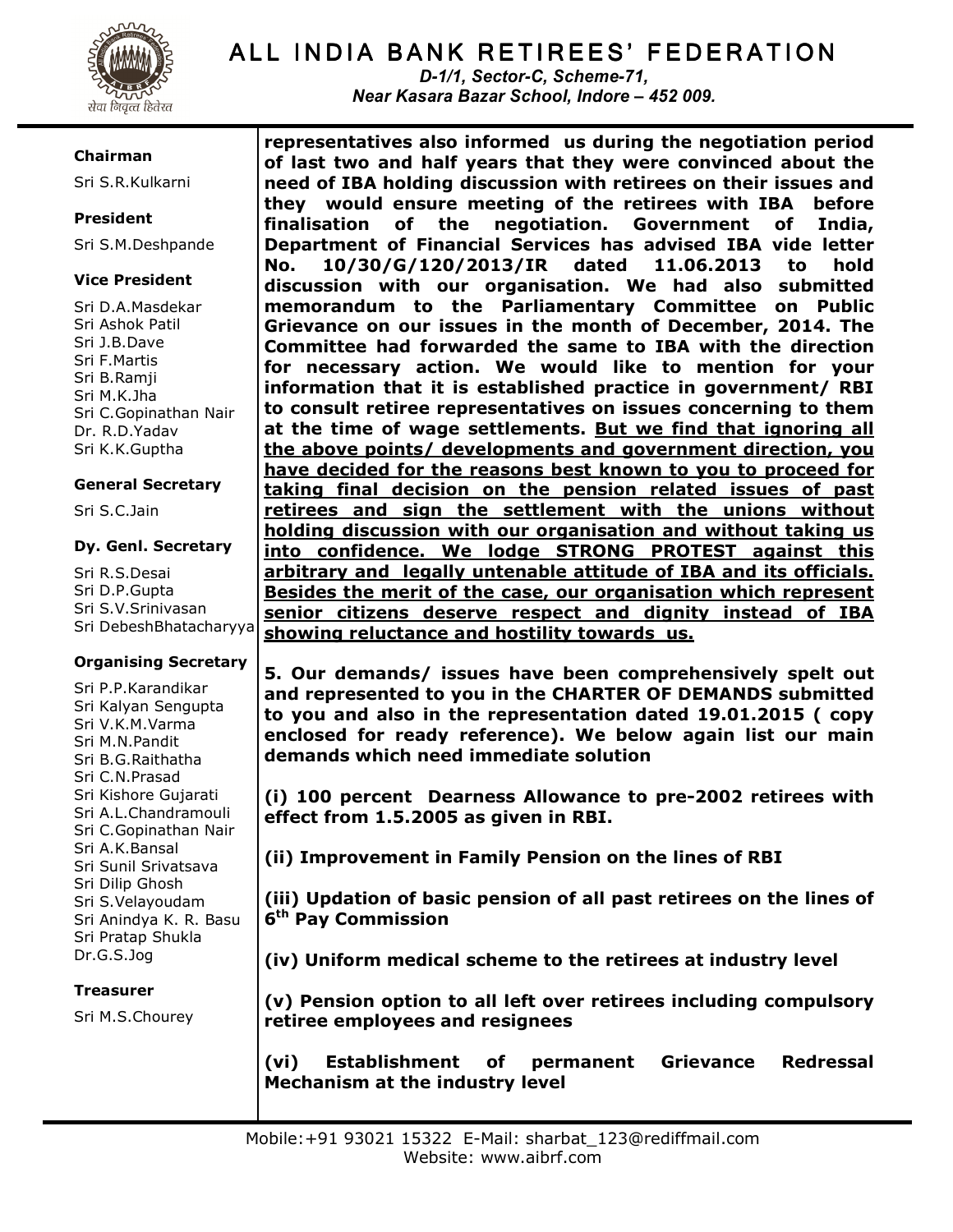

## ALL INDIA BANK RETIREES' FEDERATION

D-1/1, Sector-C, Scheme-71, Near Kasara Bazar School, Indore – 452 009.

#### Chairman

Sri S.R.Kulkarni

## President

Sri S.M.Deshpande

### Vice President

Sri D.A.Masdekar Sri Ashok Patil Sri J.B.Dave Sri F.Martis Sri B.Ramji Sri M.K.Jha Sri C.Gopinathan Nair Dr. R.D.Yadav Sri K.K.Guptha

#### General Secretary

Sri S.C.Jain

#### Dy. Genl. Secretary

Sri R.S.Desai Sri D.P.Gupta Sri S.V.Srinivasan Sri DebeshBhatacharyya

#### Organising Secretary

Sri P.P.Karandikar Sri Kalyan Sengupta Sri V.K.M.Varma Sri M.N.Pandit Sri B.G.Raithatha Sri C.N.Prasad Sri Kishore Gujarati Sri A.L.Chandramouli Sri C.Gopinathan Nair Sri A.K.Bansal Sri Sunil Srivatsava Sri Dilip Ghosh Sri S.Velayoudam Sri Anindya K. R. Basu Sri Pratap Shukla Dr.G.S.Jog

Treasurer

Sri M.S.Chourey

(vii) Representation of retirees in Pension Trust where retirees are also stakeholder.

6. We have come to know from reliable sources that in the settlement to be signed on  $25<sup>th</sup>$ , no improvement has been considered on any of our above issues and there is ZERO ALLOCATION on issues of past retirees If it is true, We lodge STRONG PROTEST FOR THIS POSITION ALSO. Further, we shall submit representation giving our reaction on the issues after going through the contents/ details of the settlement.

7. We are getting several representations from our members who retired after 1.11.2012 that their pension amount will get reduced after implementation of certain provisions of the settlement. If it is true it is cause of concern for us as it affects large number of our members who have joined our organisation leaving working class unions on retirement. We shall submit detailed representation after studying the relevant clause of the settlement.

8 More than One Lakh Twenty Five Thousand Members of our organisation in particular and retiree community in general are shocked and disappointed on humiliating attitude of IBA towards retirees and on their demands. We lodge STRONG PROTEST for this and request you to immediately hold discussion with us on our issues and sanction them after negotiation with us independently.

With Warm Regards

YOURS SINCERELY

( S,M,DESHPANDE ) ( S.C.JAIN )

PRESIDENT GENERAL SECRETARY

AND

## OFFICE BEARERS & CENTRAL COMMITTEE MEMBERS, AIBRF

AND

MORE THAN 1,25,000 PRIMARY MEMBERS OF AIBRF

C.C. To Members of Managing Committee of IBA